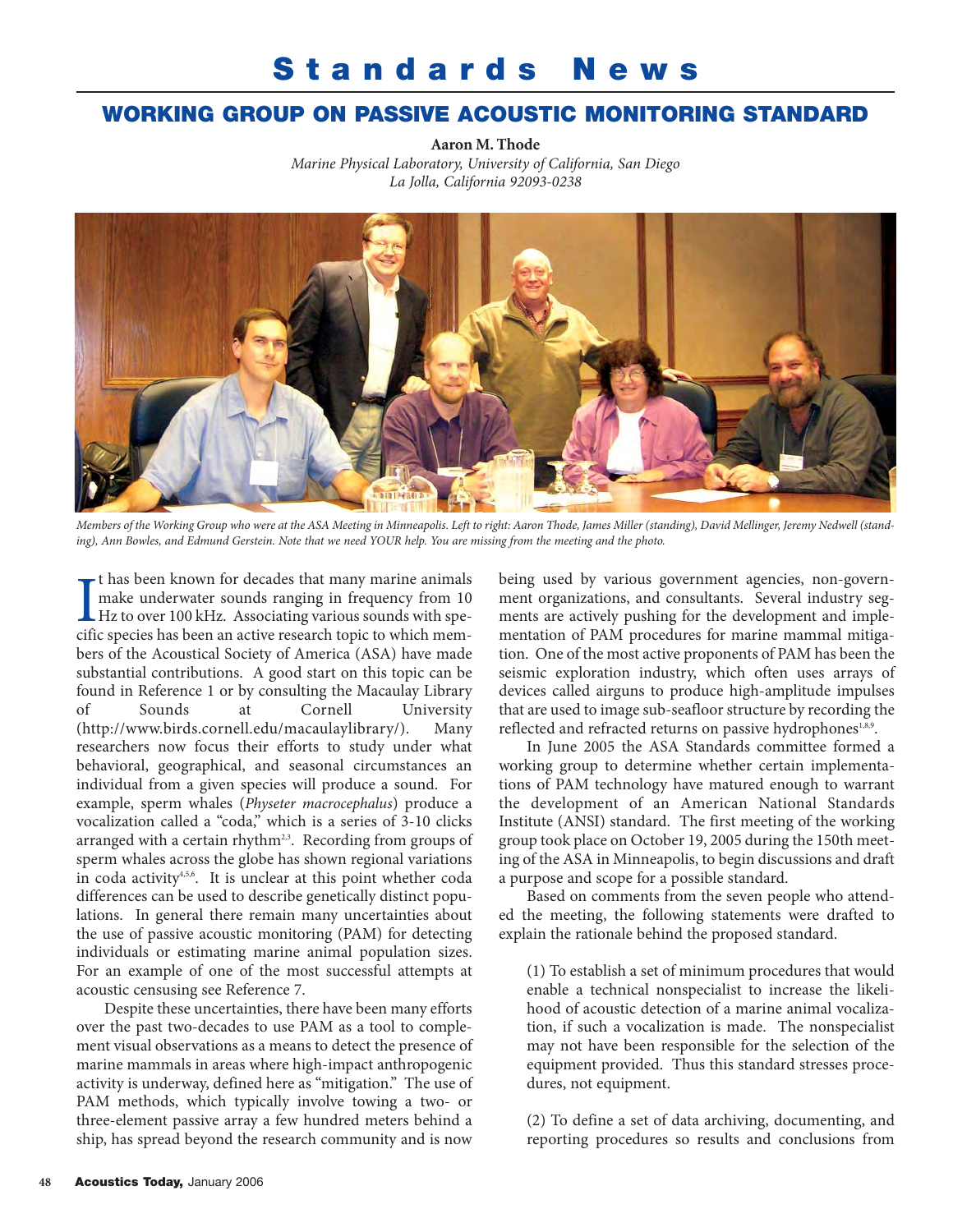different PAM activities can be objectively compared by a neutral observer. For example, PAM measurements made from a large ship and a small sailboat in the same area might reach different conclusions about the presence or absence of a particular species in the area. In this situation it would be important that information about the background noise levels recorded on both systems be declared in the report, as well as the sampling rates, dynamic range, and frequency response of the two systems.

*"The use of passive acoustic monitoring methods…has spread beyond the research community and is now being used by a variety of government agencies, nongovernment organizations, and consultants."*

(3) To provide a set of minimum metrics for characterizing and reporting marine animal vocalization features, particularly those features that concern source level. It is hoped that greater consistency in reporting sound characteristics is achieved.

(4) To recommend a set of additional procedures that would allow data collected by non-specialists on nonresearch platforms to be used for research into marine animal source levels, directionality, and ocean sound propagation loss, which in turn may eventually have relevance to studies of sound impacts on marine mammals.

(5) To simplify drafting regulations, cruise plans, and reports by standardizing some basic procedures for collecting acoustic data for PAM purposes. Rather than reiterating these procedures, these documents may simply refer to the ANSI standard for the essential requirements.

(6) To ensure that reports that use PAM data for nonresearch purposes directly state the limits and uncertainties associated with PAM.

(7) To encourage the market to develop an expendable, calibrated sound source to allow PAM detection range to be empirically measured.

This standard would not cover active underwater detection of marine animals or nonacoustic means of detecting and ranging animals, nor address criteria for noise impacts on marine animal behavior and long-term viability of populations.

There have been concerns expressed that many PAM systems are still under development, and new hardware and software systems are tested all the time. Wouldn't an ANSI standard quickly become irrelevant, or worse, stifle innovation and research into the topic? To calm these concerns the draft outline of the standard stresses good procedure over specific equipment needs.

Another fundamental strategy behind the standard is to

specify minimum amounts of information that need to be published in a PAM report to allow correct comparison between different activities. Thus much of the standard will consist of reporting requirements.

There are several issues that have caused some disagreement, such as whether a set of procedures for reporting source levels for different types of biological sounds (particularly impulsive sounds) can be standardized at this point. Therefore, among others, the opinions of Acoustical Society of America members from all technical committees are being invited, particularly members from Animal

Bioacoustics, Underwater Acoustics, Acoustical Oceanography, and Signal Processing in Acoustics.

The last working group meeting occurred at the 16th Biennial Conference on the Biology of Marine Mammals, at the Manchester Grand Hyatt San Diego in San Diego, CA, on December 15, 2005. Twenty-five people attended the meeting, and much discussion took place about the need for and scope of a standard for passive acoustic monitoring. While strong opinions were expressed about the value or timing of such a standard, the group reached a consensus that a minimum standard should be defined that would specify minimum "metadata" that should be recorded during PAM activities, as a first step toward a possible standard for recording and reporting of acoustic data at sea. Clearly, the effort is still in its early stages, and individuals who are interested in helping to formulate the standard are encouraged to attend the next working group meeting at the next ASA meeting in Providence, RI on Wednesday, June 7. Individuals who are interested in helping to formulate the text for the standard are encouraged to attend this meeting, and sign up on the ASA-PAM-STANDARD mailing list using the URL: siomail.ucsd.edu/mailman/listinfo/asa-pam-standard. **AT**

## **References and Further Reading**

- 1. W.J. Richardson, Jr., C.R. Greene, C.I. Malme, and D.H. Thomson, *Marine Mammals and Noise*. (Academic Press, Inc., San Diego, 1995).
- 2. William A. Watkins and William E. Schevill, "Sperm Whale Codas," J. Acoust. Soc. Am. **62**(6), 1485–1490 (1977).
- 3. Hal Whitehead, *Sperm Whales: Social Evolution in the Ocean*. (University of Chicago Press, Chicago, IL, 2003).
- 4. L.E. Rendell and H. Whitehead, "Spatial and temporal variation in sperm whale coda vocalizations: Stable usage and local dialects." Animal Behaviour **70**, 191–198, (2005).
- 5. V. Drouot, J.C. Goold, and A. Gannier, "Regional diversity in the social vocalizations of sperm whale in the Mediterranean Sea." Revue D Ecologie-La Terre Et La Vie **59**(4), 545–558. ISSN: 0249–7395